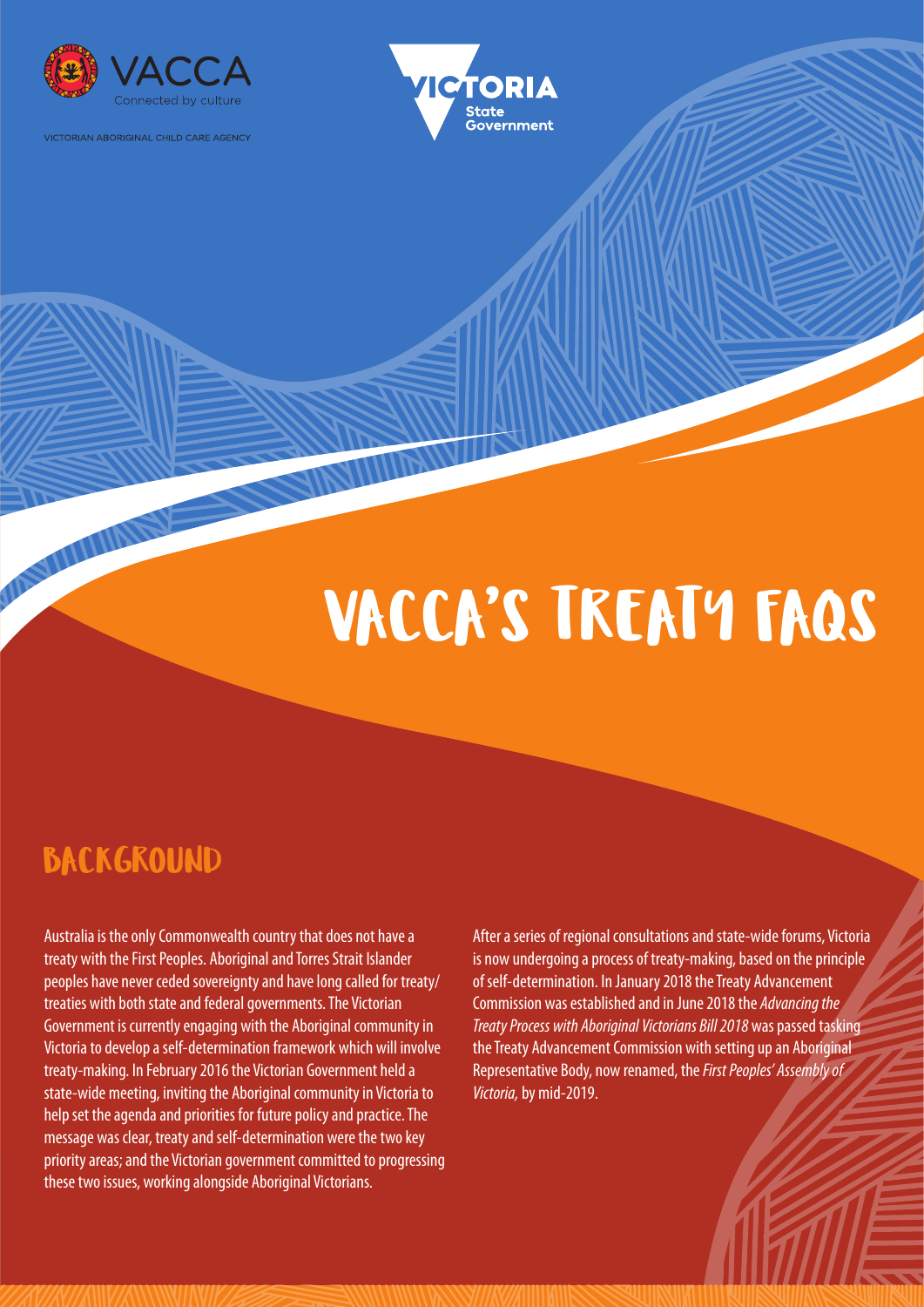# What is a treaty?

- A treaty is a legally binding agreement between two sovereign parties that:
	- Acknowledges the wrongs of the past and recognises First Peoples communities as distinct political communities and polities
	- Is reached through a process of negotiation between two parties, and can only be changed by the consent of both parties
	- Achieves a binding, mutually-agreed arrangement/outcome where the rights and responsibilities are established that create ground rules for engagement and enable First Peoples to maintain and realise their self-determination
- Treaties made between Indigenous peoples and governments are not internationally binding but still have considerable moral and legal force
- Treaties may include commitments for the future and recognition of the past
- Treaties can combine aspects of modern and existing historic treaties

# What can a treaty achieve and what can it include?

- A treaty can say and do anything that the parties agree on within their authority. Aboriginal people need to decide what they want from a treaty such as recognition and reconciliation, self-government and sovereignty, land and resources, cultural heritage managing the relationship between Aboriginal peoples and the Victorian Government
- It can include statements of principles, rules and plans for future relationships, compensation for past injustices and promises about Indigenous land, sovereignty and identity
- For Victoria, it must be kept in mind that as a State within the Australian Commonwealth, the Victorian Government can only enter into an agreement on matters that are within its own constitutional powers.

**MARK ANTENDER** 

# What about sovereignty?

- Sovereignty is often used to describe independence of nation states. Many Aboriginal and Torres Strait Islander people in Australia claim sovereignty as they never surrendered to the government and therefore claim their sovereignty was never extinguished
- Sovereignty is a way for Aboriginal and Torres Strait Islander peoples to gain greater control over their lives with reduced government interference
- A treaty may acknowledge that Aboriginal Victorians share some of the sovereignty exercised by the Victorian Government

# What is the First Peoples Assembly of Victoria?

- The First Peoples Assembly of Victoria (FPAV) is an elected Aboriginal representative body that will work together with the Victorian Government to set up:
	- The Treaty Negotiation Framework. This framework will set out ground rules for treaty and will negotiate what may be included in a treaty
	- The Treaty Authority  $-$  an independent umpire through the treaty process
	- The Self-Determination Fund to enable Traditional Owners who have not, as yet, been formally recognized by the state government to become 'treaty-ready'
- The FPAV will represent all Victorian Aboriginal peoples, and only Traditional Owners of Victoria may be elected onto the Assembly.

# Why should I vote?

- Voting for the FPAV is not compulsory, it is an opportunity for Aboriginal Victorians to have a voice in establishing the FPAV, a democratically elected voice who will develop and inform the treaty process in Victoria. By voting, you are exercising your political, social, economic and cultural rights.
- Elections will be held every three years, so if you choose not to vote in this election you can review your decision in three years.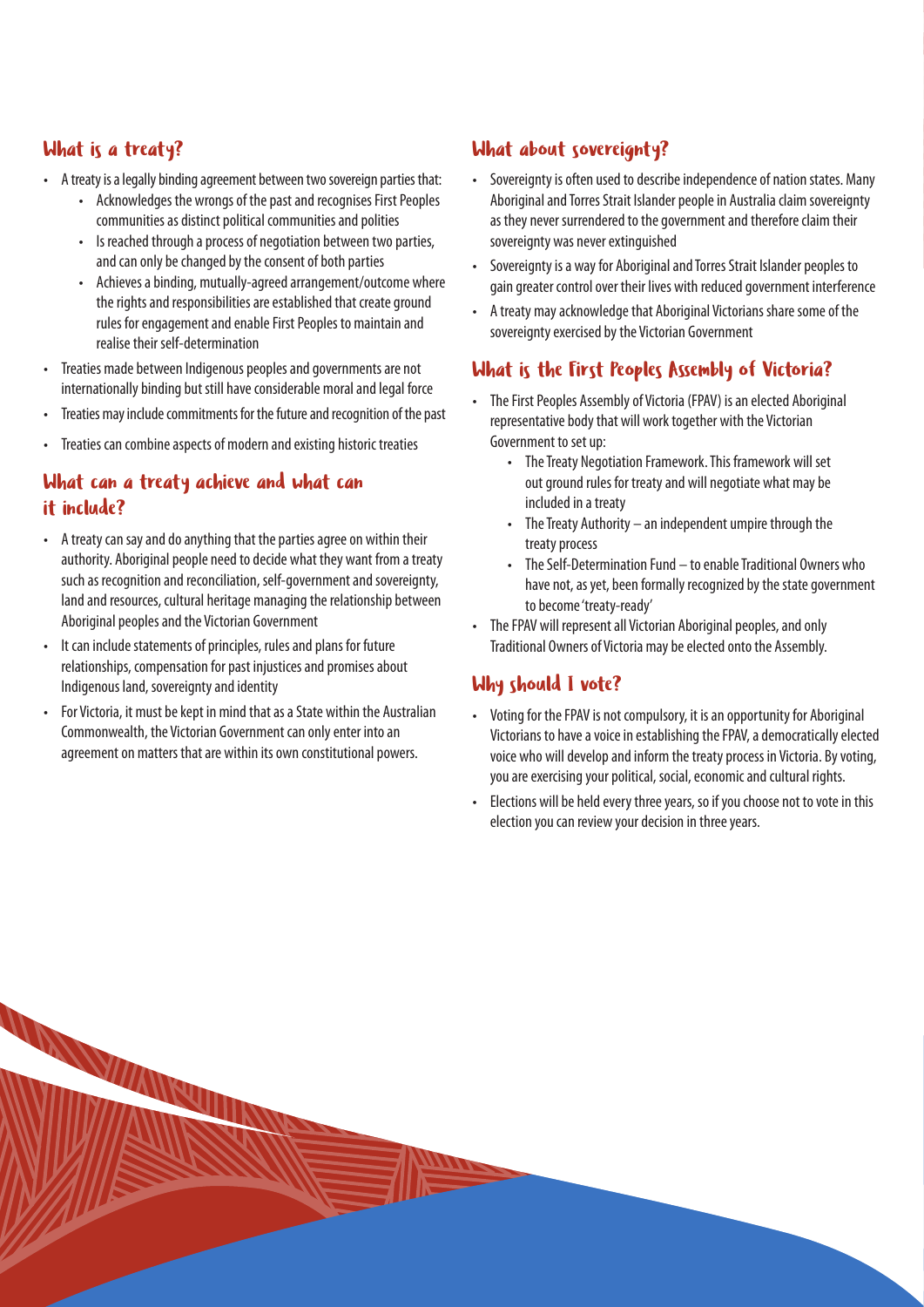# What am I voting for?

- All Aboriginal and Torres Strait Islander peoples living in Victoria can vote for who should be elected onto the FPAV. Nominees however must be a Victorian Traditional Owner.
- At this stage, the Assembly will be made up of 33 Victorian Traditional Owners (21 elected and 12 from formally recognised Traditional Owner groups)
- The 21 elected seats will be determined from votes in five voting regions.
- Traditional Owners who live interstate will be able to vote, meaning every Victorian Traditional Owner aged 16 or over can be involved, no matter where they live

# Who can vote?

You can vote if you are:

- Aboriginal and/or Torres Strait Islander, and
- are aged 16 or above, and
- either:
	- A Traditional Owner of Country in Victoria; or
	- Live in Victoria (and have done so for at least three of the last five years)

# Can I run as a candidate for the Assembly?

• Only Traditional Owners in Victoria can run as a candidate for the FPAV. You must be 18 years or older to run as a candidate.

# Voting Regions

- Your enrolment and your vote is in the region where you live. The Commission will allocate your enrolment to the correct region when you enrol.
- There are five regions. Your vote will be for an individual candidate rather than a specific Traditional Owner Group.
- If you are a Victorian Traditional Owner  $-$  i.e. your Country is in Victoria  $$ and you live outside Victoria, you are eligible to enrol and vote.
	- Your vote will be counted in the region where you had previously lived. If you have never lived in Victoria, the Commission will count your vote in the region where your family lives or has lived.

### Voting Process:

#### **• Do I need to prove my Aboriginality?**

i. You do not need to provide proof of Aboriginality when you enrol to vote. However, below is the '3-pronged test' which allows for self-identification to form the basis of the definition, balanced with acceptance in the Aboriginal community. This respects Article 33(1) of the United Nations Declaration on the Rights of Indigenous Peoples (UNDRIP) and is used in most Australian legislation and policy.

An Aboriginal or Torres Strait Islander is a person who is:

- a. of Aboriginal or Torres Strait Islander descent
- b. identifies as an Aboriginal or Torres Strait Islander and
- c. accepted as such by the community in which they live

#### **• ID required to vote**

- To enrol and vote you will need to confirm your name, date of birth and, in most cases, a residential address.
	- A driver's licence, proof of age card, or Keypass will confirm this.
	- You could also use a combination of a valid passport, concession card, Medicare card, bank card, lease agreement, and/or utility bill (gas, water, electricity, phone).
	- There are special enrolment arrangements in place for people who are in prison, serving in the armed forces, living in out-of-homecare, or experiencing homelessness.
	- If you are unable to provide the necessary identification, please contact the Commission and we'll make alternative arrangements.

#### **• You can enrol to vote:**

- i. You can enrol to vote and vote on the same day. Voting opens from 8-21 July, so if you haven't enroled by then, you can do both on the same day.
- ii. You can enrol and vote online, in person, or via post.
	- 1. You must request a postal ballot by 5pm on 15th July
	- 2. You must request an online ballot by 9pm on 21st July
	- 3. To enrol and for more information visit: www.austelect.com/vtac-enrolment/

#### **• Information Privacy**

• The Aboriginal Electoral roll is independent from government. Your details will be held by the Victorian Treaty Advancement Commission Office, and then transferred to the First Peoples Assembly of Victoria once they have been set up. Your personal details will not be shared with the Australian or Victorian Electoral roles.

# What about the 12 formally recognised Traditional Owner groups – how will they choose who represents them on the FPAV?

- The 12 formally recognised Traditional Owner group (either through a Native Title determination or via an agreement under the Traditional Owner Settlement Act) are each guaranteed 1 seat on the FPAV.
- As of May 2019, one TO group has chosen not to take up their guaranteed seat.
- Each of the 11 groups is able to self-determine how it chooses who is selected to sit on the FPAV, this is in line with the rights set out in the UNDRIP.
	- i. If you are a member of any of the recognised Traditional Owner Groups then you can work within its structures to help determine who will take on this reserved seat.
- It should be noted that if another group achieves formal recognition then they too will receive a reserved seat as part of the FPAV.